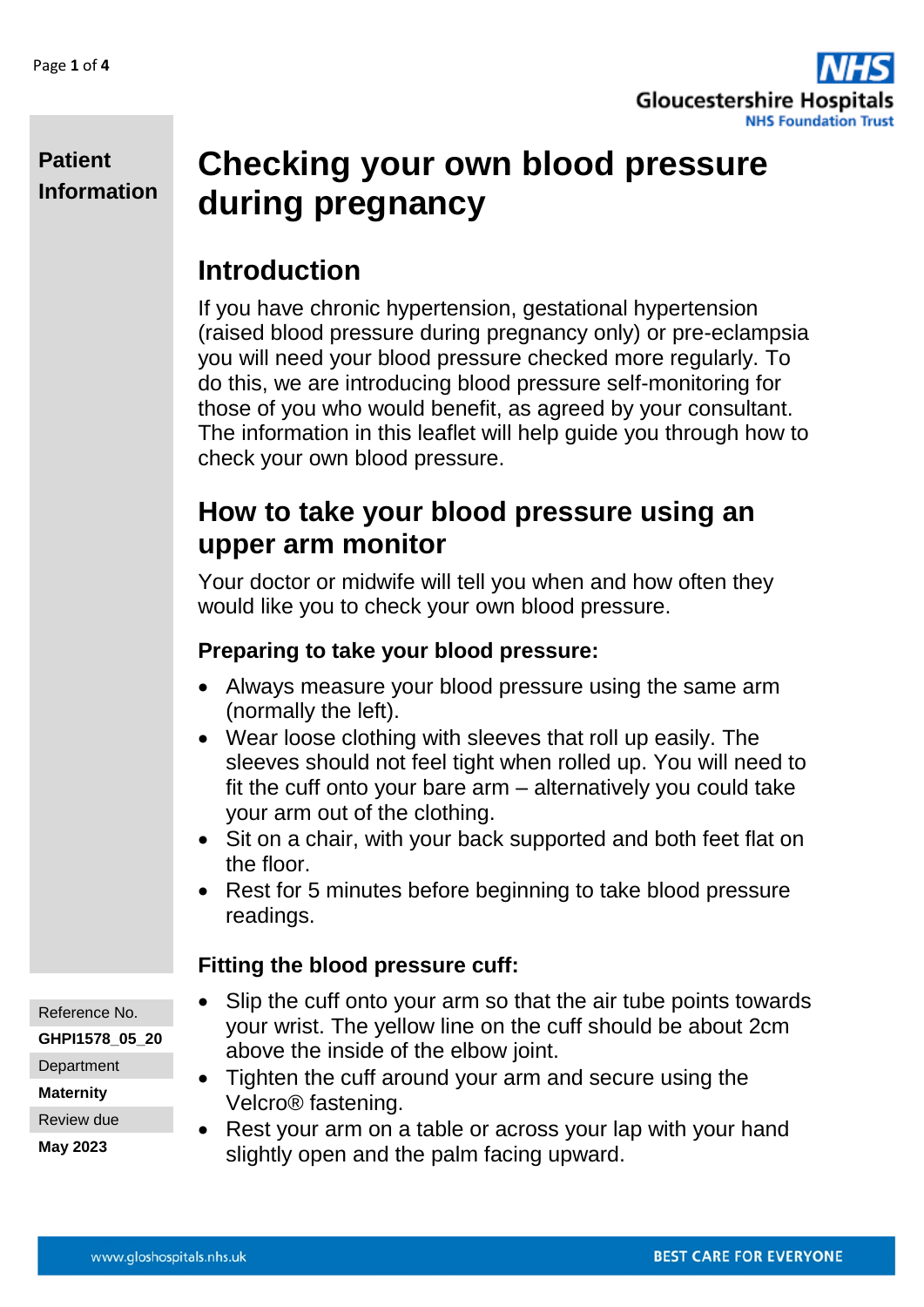

#### **Patient Information**

- Check that the tubing from the cuff is attached to the blood pressure machine.
- Make sure that the blood pressure monitor is on a flat surface.

#### **Taking and recording your blood pressure:**

Once you have the cuff in the correct position, you are ready to start:

- Press the start button on the front of the machine to take a reading. Relax, do not move your arm muscles and do not talk until the measurement is completed.
- Each time you measure your blood pressure you will get two readings:
	- o The top number, usually called SYS (systolic)
	- $\circ$  The bottom number of your blood pressure, usually called DIA (diastolic)
	- o Your pulse may also be displayed, usually called PUL – you do not need to record this.
- Measure your blood pressure twice, at least one minute apart.
- Write down the second blood pressure reading and the date and time it was taken in your orange maternity notes, from page 18 onwards.

## **Your blood pressure reading**

The table on the next page is adapted from the Royal College of Obstetrics and Gynaecology blood pressure guidance and informs you what your reading means and what action you should take.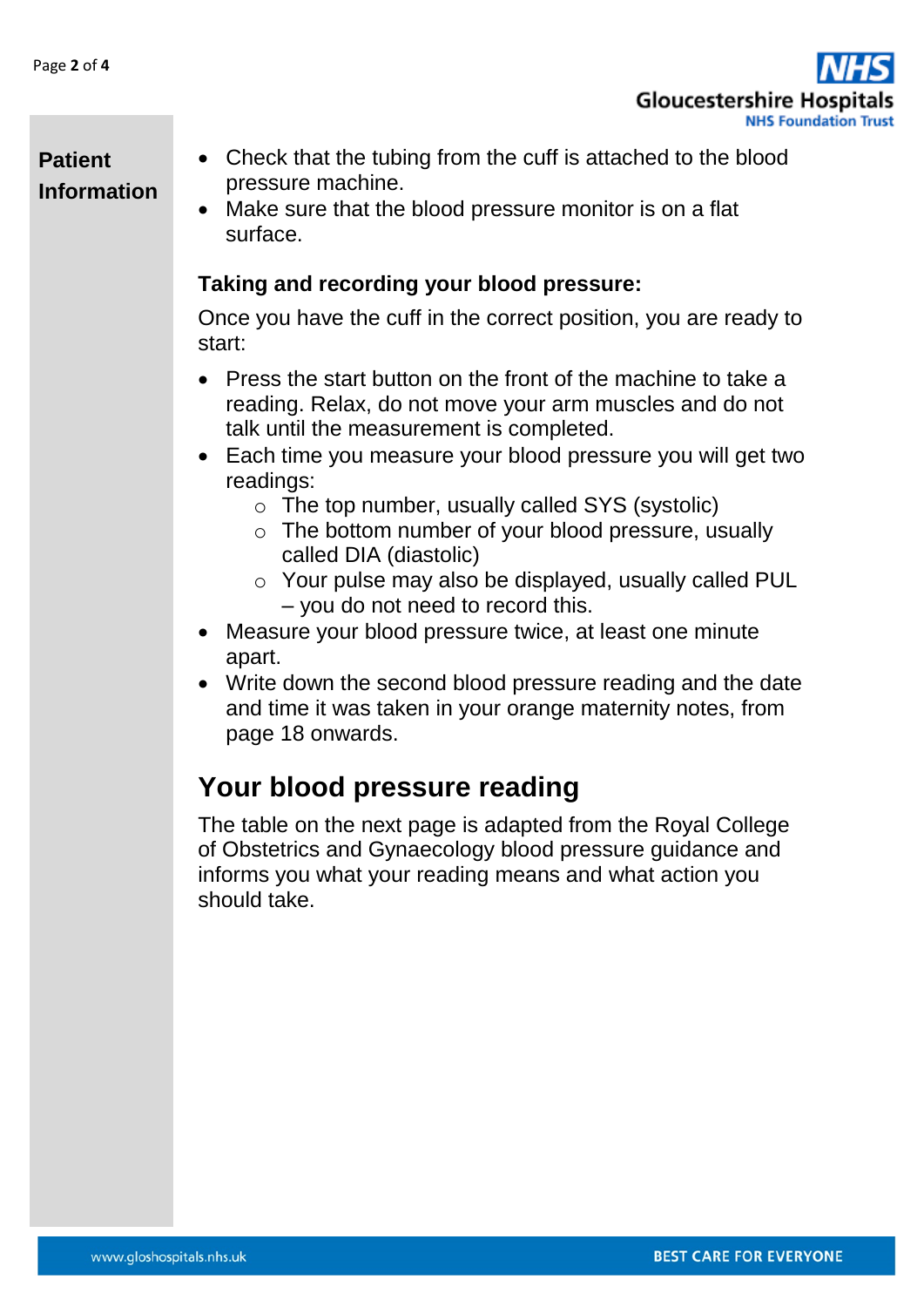

| <b>Patient</b> |  |
|----------------|--|
| Information    |  |

| <b>Level</b>          | <b>Blood Pressure</b><br>/mmHG                                | <b>Action</b>                                                                                                                                                                                                                                                                                                                                                                                                                                             |
|-----------------------|---------------------------------------------------------------|-----------------------------------------------------------------------------------------------------------------------------------------------------------------------------------------------------------------------------------------------------------------------------------------------------------------------------------------------------------------------------------------------------------------------------------------------------------|
| <b>High</b>           | Systolic 150 or<br>more OR<br>Diastolic 100 or<br>more        | Your blood pressure is high. Sit<br>quietly for 5 minutes then measure<br>it again and note the reading. If<br>your repeated reading is still<br>high, please contact your<br>maternity unit for review today<br>(within 4 hours).                                                                                                                                                                                                                        |
| <b>Raised</b>         | <b>Systolic 140-149</b><br><b>OR Diastolic 90-</b><br>99      | Your blood pressure is raised. Sit<br>quietly for 5 minutes then measure<br>it again and note the reading. If<br>your repeated reading is raised<br>please contact your maternity unit<br>within 24 hours and continue to<br>monitor your blood pressure daily.                                                                                                                                                                                           |
| High<br><b>Normal</b> | <b>Systolic 135-139</b><br><b>OR Diastolic 85-</b><br>89      | Your blood pressure is normal but<br>moving towards the raised<br>threshold. Sit quietly for 5 minutes<br>then measure it again and note the<br>reading. If your repeat reading is<br>still high end of normal, please<br>monitor your blood pressure daily.                                                                                                                                                                                              |
| <b>Normal</b>         | <b>Systolic 110-134</b><br><b>AND Diastolic</b><br>80-84      | Your blood pressure is normal.<br>Continue blood pressure<br>monitoring and your current care.                                                                                                                                                                                                                                                                                                                                                            |
| Low                   | <b>Systolic 109 or</b><br>less AND<br>Diastolic 69 or<br>less | If you are not taking blood pressure<br>medication: Your blood pressure is<br>normal.<br>If you are feeling well this blood<br>pressure does not need any further<br>action.<br>If you are taking blood pressure<br>medication: Your blood pressure is<br>low. Repeat once more in 5<br>minutes. If your repeat reading is<br>still low, contact your maternity<br>unit within 24 hours or within 4<br>hours if you feel unwell (e.g.<br>dizzy or faint). |